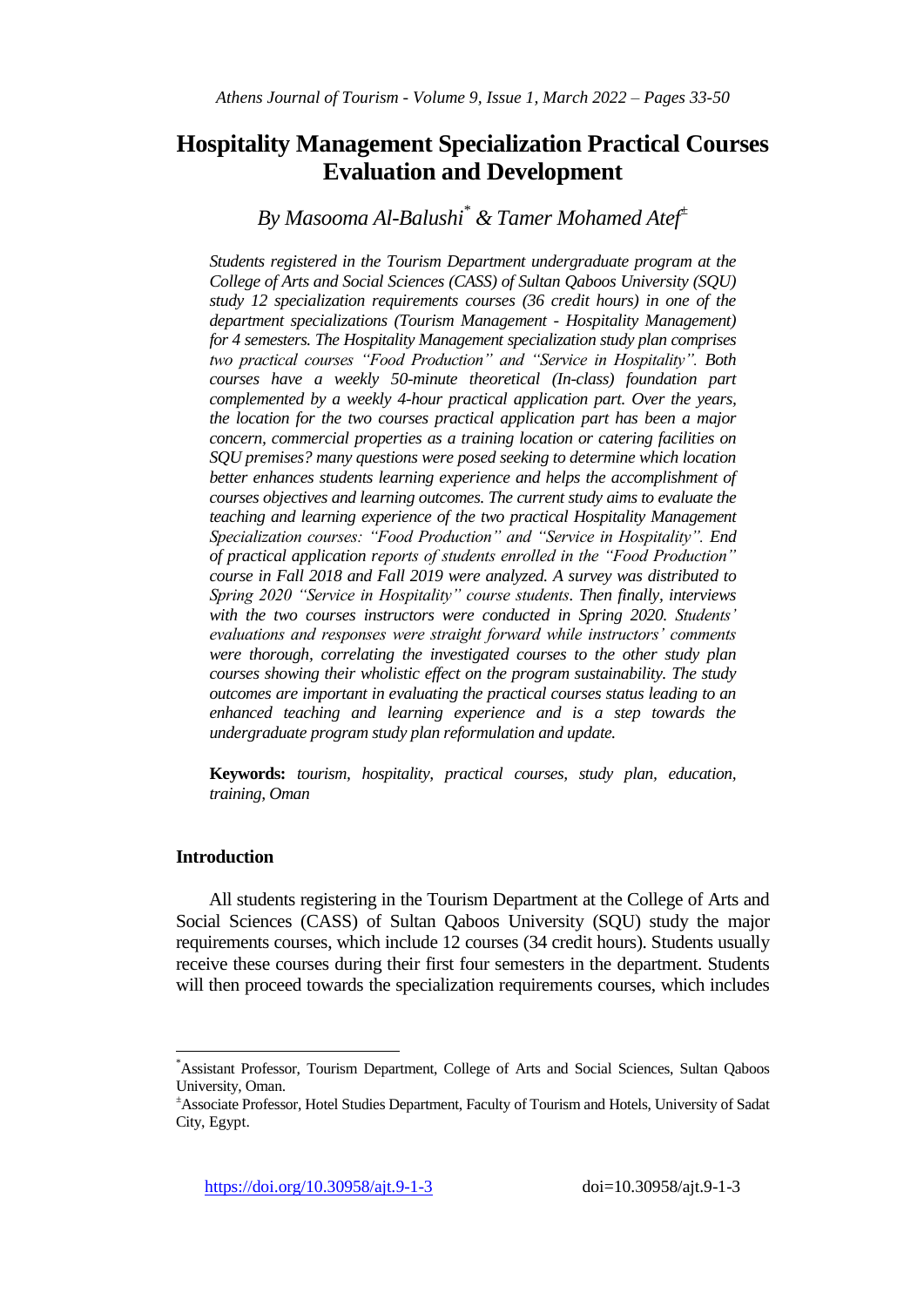12 courses (36 credit hours) in one of the department specializations (Tourism Management - Hospitality Management) for 4 semesters.

The current study aims to evaluate the teaching and learning experience of the two practical Hospitality Management Specialization courses:

- Food Production Course.
- Service in Hospitality Course.

Both courses have a weekly 50-minute theoretical foundation part complemented by a weekly 4-hour practical application<sup>1</sup> part. Currently, the theoretical foundation takes place in a classroom setting and the practical application takes place at the SQU students' services center kitchen for the "Food Production" course and at the SQU faculty club restaurant for the "Service in Hospitality" course. It is worth noting that the maximum enrollment number for each of these two courses is set at 15 students (Please check the following link as an example of the Tourism Department enrollment figures: https://portal.squ.edu. om/sectioncounts).

#### **Arrangements for the Practical Application Part of the Courses**

- Course file is given to the field trainer, followed by an explanation of the course objectives, learning outcomes, and course topics that are going to be covered during the practical application sessions.
- The course instructor is usually present at the beginning of each training session to assure discipline and punctuality.

## **Course Evaluation Methods**

- Classroom Questions and Answers allowed to gain continuous feedback on students learning progress and the achievement of the course objectives and learning outcomes.
- End of practical application period report is required from students to assure achievement of course objectives and learning outcomes, in addition to assessing the practical application experience status.
- A standard end of semester courses evaluation survey is sent to all students by SQU administration.

#### **Course Practical Application Location**

1

Based on students' feedback, the courses practical application location was changed from commercial properties to SQU onsite catering facilities (Academic

<sup>&</sup>lt;sup>1</sup>The word "Training" is used to indicate the practical application part of the courses as well.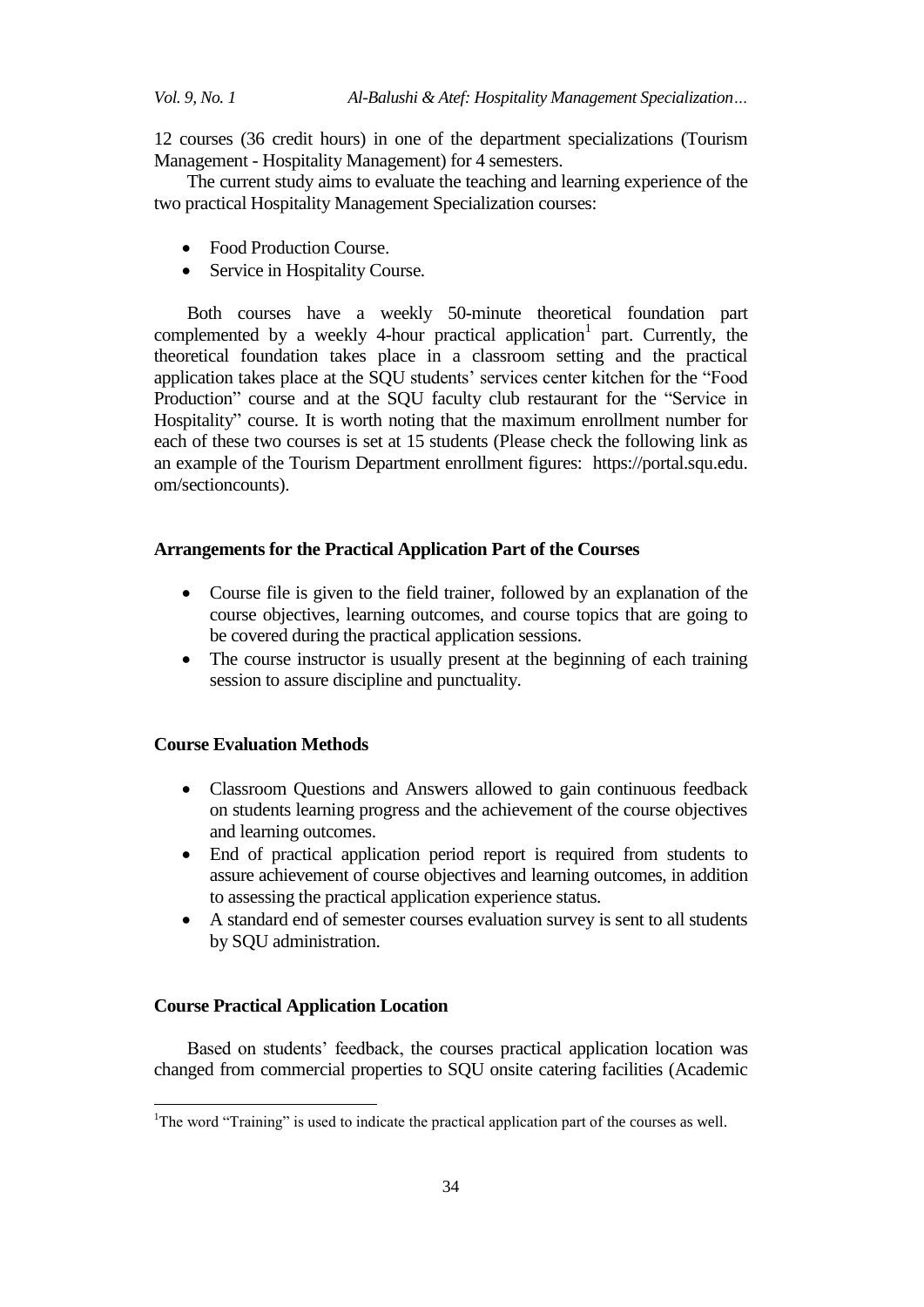Year: 2012-2013). The following were concerns and issues raised by students about commercial properties experience that directed the change:

- Students were trained in commercial properties which required the services of SQU transportation department to move students from SQU to the training location and vice-versa.
- Field trainers were not free to train students due to work pressure and demands.
- Students were given minimal/hard labor tasks.

The SQU onsite catering facilities usage allowed students to experience institutional operations environment while commercial operations environment is to be experienced during internship 1 & 2 courses.

# **Literature Review**

Although the tourism and hospitality industry is a gold mine of employment opportunities, the industry faces challenges due to skills shortages, high turnover rates, business fluctuations, and of course costs of training (Ryan et al. 2016). Therefore, the industry seeks the help of academic institutions to provide a workready graduate with the skills and capabilities to deal with real-world challenges (Balula et al. 2019, Patiar et al. 2019).

Students themselves also expect that their tertiary education will provide them with industry-oriented curricula with real-world focused courses that include hands-on learning opportunities and thus, increase their employability chances (Schoffstall et al. 2017).

Equipping students with industry needed competences is the role of tourism and hospitality educational institutions. In the context of tourism and hospitality education, students' competencies can be understood as a collection of cognitive, functional, social, and emotional skills required for success. The tourism and hospitality curricula and competencies development and success are dependent on the efficiency of the interaction between academics, students, and industry affiliates (Dawson 2014, Mahmoud 2018).

Enrolment rates for an academic program is greatly affected by employability. Higher education institutions are under pressure to prepare students to be employable (Harvey 2010, Jauhari and Manaktola 2006). The tourism and hospitality academic programs are preoccupied by balancing theory with practical application in response to the industry ever-changing manpower skillsets (Ruhanen 2005).

While recognizing that the employability of students should be a primary goal of tourism and hospitality academic programs, curricula should be well structured and balanced including philosophical, sociological, managerial, and entrepreneurial courses to enhance students decision-making capabilities, as well as their professional work ethics (Inui et al. 2006, Atef and Al-Balushi 2015).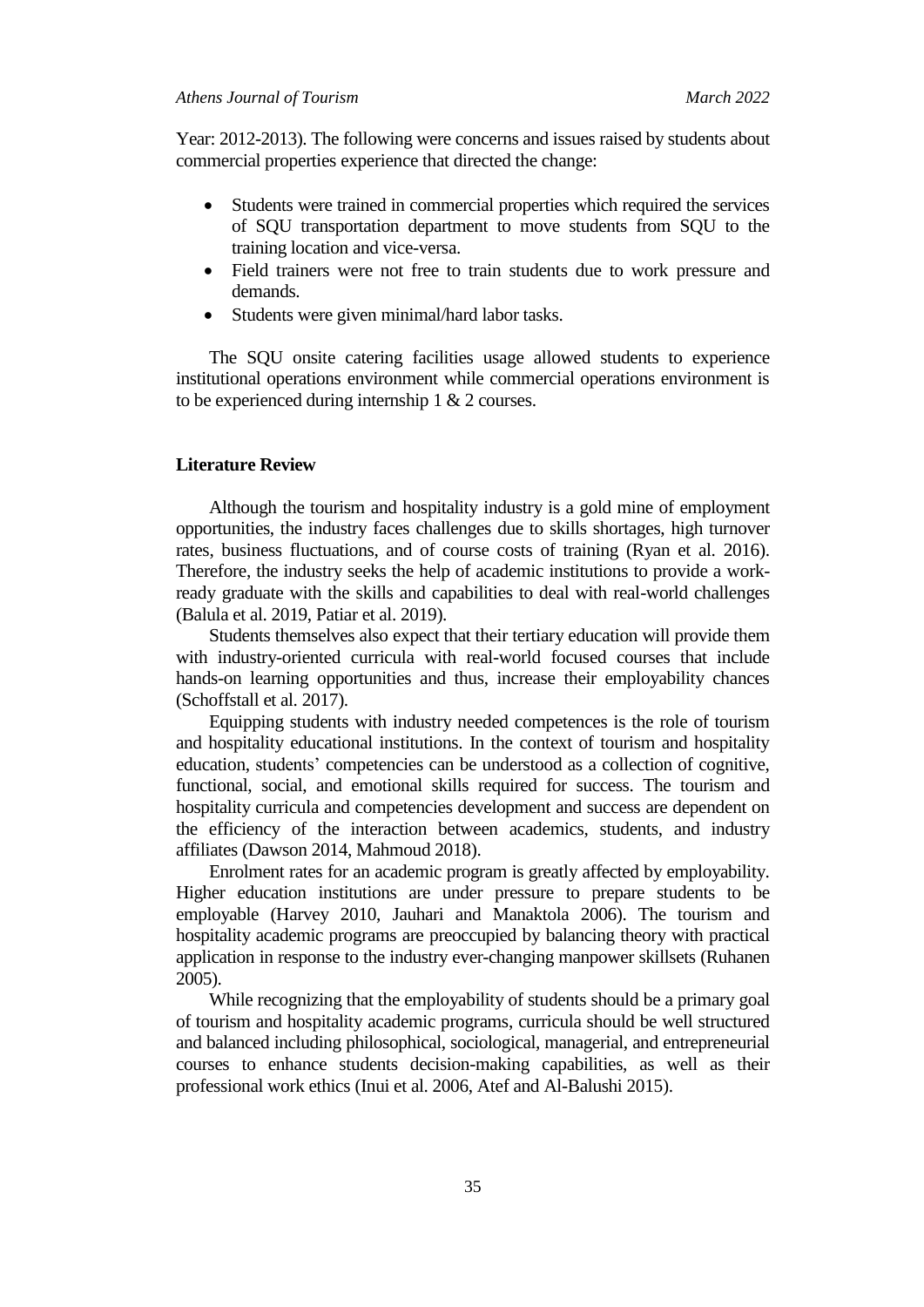Academics and instructors develop and deliver curricula, manage the educational teaching and learning experience, they play an important role in engaging students throughout courses (Nguyen and LeBlanc 2021, Odio et al. 2014, Tucker and Clarke 2014). But this is only one side of the coin, the students' own motivation and enthusiasm makes the difference (Wang 2013, Chen et al. 2018).

Growth in numbers of tourism and hospitality academic programs has increased the demand for faculty positions. Colleges and universities look for distinctive faculty members. The lack of practical industry work experience among academics is a pressing issue. This would negatively affect students learning experience, and of course, would not guarantee them a smooth transition to the industry workforce (Nguyen and LeBlanc 2021, Tepeci et al. 2001, Wu et al. 2014).

Ongoing efforts have been made to address the needs of stakeholders in terms of learning outcomes, curricula, educational conceptual models, and teaching methods. Traditionally, hotels, restaurants, and resorts were dominant study areas within tourism and hospitality education. New study areas have been introduced to cope with the ever-changing industry demands such as convention and exhibition management, events, cruises, theme parks, and clubs, widening the spectrum of hospitality and tourism curricula (Cho et al. 2006, Lee et al. 2010).

The following are suggested perspectives to be considered for tourism and hospitality curricula development (Ring et al. 2009, Atef and Al-Balushi 2017):

- 1. Global tourism and hospitality trends.
- 2. Critical and flexible thinking.
- 3. Professionalism and Business ethics.
- 4. Management and entrepreneurial orientation.
- 5. Information Technology.

Education and Training do not refer to the same activity. Education is the acquisition of knowledge, skills, and moral values on a broad level, whereas Training is directed towards development of specific skills and applied knowledge leading to change in behaviour and attitude. The hospitality industry uses training to improve current job skills, prepare for career advancement, teach new or changing occupational requirements (Tannenbaum et al. 1991, Peterson and Hicks 1996, Statt 2000). Evaluation is a must in training as it is in education. Training evaluation is the attempt to obtain feedback on the training program conducted and to assess its efficiency (Go et al. 1996, Sommerville 2007).

Tourism and hospitality academic institutions place great importance on practical applications and forms of training programs. A well-educated, well trained, and skilled graduate is the demand of today's tourism and hospitality job market (Canny 2002, Ng and Burke 2006, Koc et al. 2014).

Generally, training methods could be gathered under the following categories (Forrest 1996, Go et al. 1996, Statt 2000, Boella and Goss-Turner 2005, Sommerville 2007):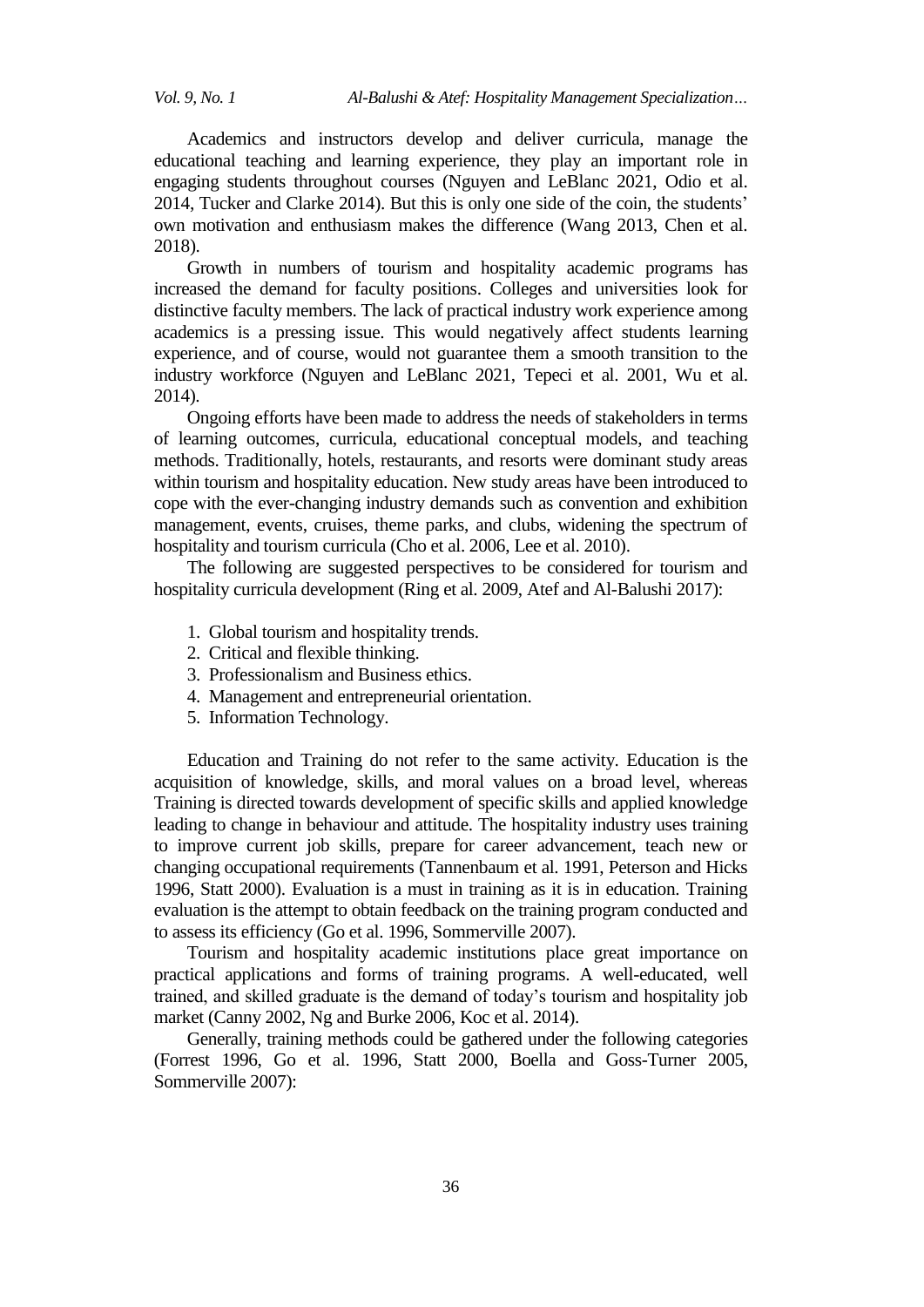- On the job training: Training is delivered directly to employees while on the job.
- Job rotation or cross-training: Train employees in other areas out of their direct jobs.
- Off the job training: Usually training is provided in a traditional classroom setting.
- Other training methods: Which include internships, role playing, case studies, etc.

One of the most effective progressive on the job training techniques is "Job Shadowing" defined as the practice of accompanying a designated employee to see and learn from this employee's on-the-job skills demonstration. In job shadowing for education, a student would accompany an experienced employee during performing his job duties and responsibilities. Shadowing is an important practice for college students to experience a particular position to ascertain its suitability for them and is one of the more holistic ways to ensure readiness for practice (Shardlow and Doel 1996, Gould 2000, Rony 2019).

Shadowing is a superior educational activity. Its benefits exceed those of speeches, speakers, cases, and educational videos (McCarthy and McCarthy 2006). It can be a great tool for college students to explore potential careers prior to committing to a specific one by finding out what happens in a particular job on daily basis (Mader et al. 2017, Heathfield 2020).

## **Methodology**

End of practical application reports of students enrolled in the "Food Production" course in Fall 2018 (8 reports) and Fall 2019 (9 reports) were analyzed. A survey was distributed to Spring 2020 "Service in Hospitality" course students (10 students). Then finally interviews with the two courses instructors (2 instructors - 2 interviews) were conducted in Spring 2020. The application of different research tools on the two courses allowed the evaluation of several aspects through different perspectives:

- Course practical application location.
- Course practical application learning experience.
- In class teaching and learning experience.
- Overall students' perceptions.
- Overall instructors' perceptions.
- Pros and cons of the current practical courses model.
- Overall study plan amendment and development.

# *Food Production Course*

This course is offered as part of the Fall courses. Upon the end of the practical application sessions, students are required to prepare and submit a report that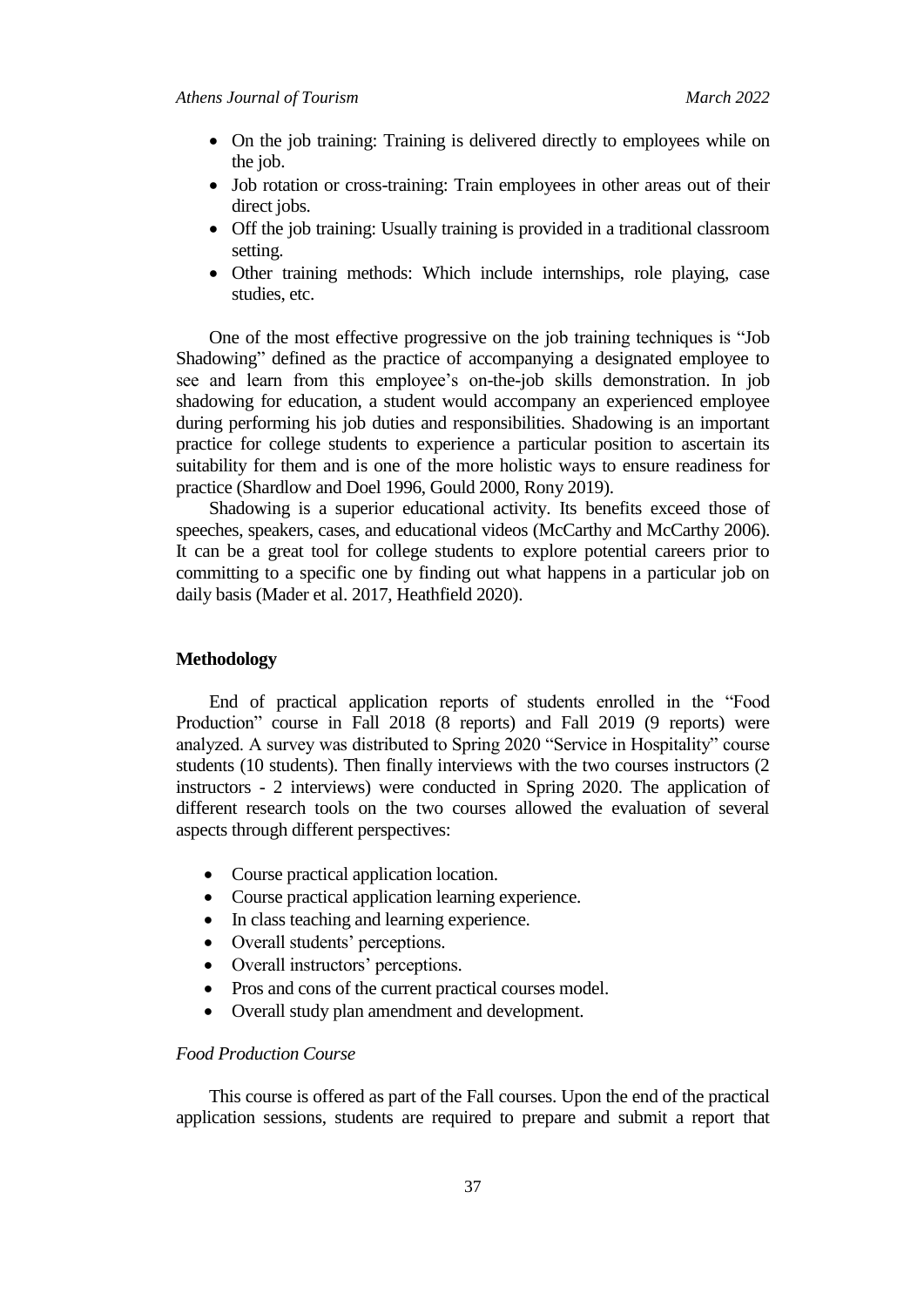entails various aspect of the training experience and their overall perceptions. For the course instructors those reports are a means to assure the achievement of course objectives and learning outcomes and to assess the practical training experience status. Reports of students enrolled in the course in Fall 2018 and Fall 2019 were analyzed; see Table 1. A six-stage content analysis process suggested by Finn et al. (2000) was applied on students' reports which includes: aim and object identification, sample selection, recording scheme development, data reduction, analysis, and findings reporting. Furthermore, students' reflections were grouped and analyzed following SWOT analysis approach, to assess training experience strengths, weaknesses, opportunities, and threats.

| <b>Semester</b>                  | <b>Fall 2018</b> | <b>Fall 2019</b> |
|----------------------------------|------------------|------------------|
| <b>Enrolled Students</b>         |                  |                  |
| <b>Number of Papers Analyzed</b> |                  |                  |

**Table 1.** *Respondents Status (Food Production Course)*

#### *Service in Hospitality course*

This course is offered as part of the Spring courses. A survey was distributed to Spring 2020 "Service in Hospitality" course students on week 6 of study to evaluate the ongoing course status allowing for any necessary corrective actions and amendments to be taken when required; see Table 2.

**Table 2.** *Respondents Status (Service in Hospitality Course)*

| <b>Semester</b>                                | Spring 2020 |
|------------------------------------------------|-------------|
| <b>Enrolled Students</b>                       |             |
| <b>Number of Surveys Returned and Analyzed</b> |             |

## *Instructors Interviews*

For nearly 10 years (Fall 2009 till Spring 2020) two instructors were responsible for teaching those two courses. Semi structured interviews were conducted with the two instructors in Spring 2020, their comments were quoted and analyzed.

## **Discussion**

At the beginning of each semester the students are given a course file for each course they are registered in. The course file contains the course description, objectives, and learning outcomes.

## *Part A: Food Production Course*

This course covers management considerations on quantity food production for schools, health care, hotels and other large volume institutions.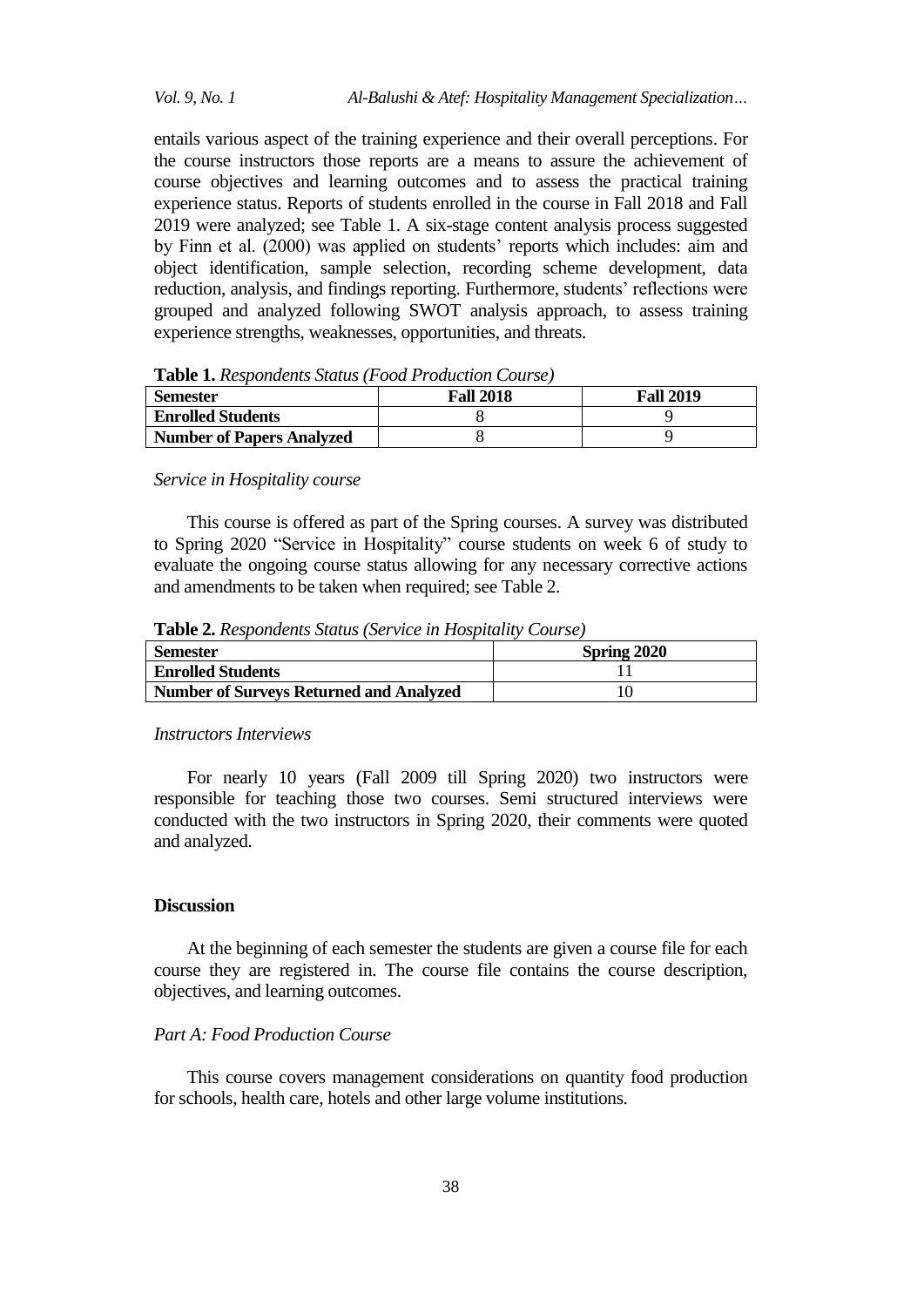## *The Course Objectives*

The course intends to:

- Demonstrate principles of sanitation and food safety.
- Explain the types of food production operations.
- Demonstrate the use of quantity food production equipment.
- Explain principles of menu planning.
- Explain the basic cooking principles and techniques of quantity food production.
- Discuss methods and procedures for purchasing, receiving, storage and issuing.

### *The Course Learning Outcomes*

Upon completion of this course the student will be able to:

- Apply principles of sanitation and food safety.
- Demonstrate an understanding of quantity and quality food planning and production.
- Analyze menus for types, content, costs and profitability.
- Demonstrate an understanding of quantity food production equipment.
- Identify and solve food management issues.

The following section conveys the points raised by students and their perception of the educational experience (ST=Student, FL=Fall Semester):

#### *Course and Practical Training Aim and Objectives*

Based on the students statements it was clear that course objectives and learning outcomes were adhered to and collectively achieved which poses no problem when it comes to teaching and learning practices.

―…see and apply what we got in the lecture...‖ (St1-FL18) (St4-FL19)

―…I learned about machines and equipment…‖ (St3-FL18) (St5-FL19)

―…I learned about personal hygiene and HACCP …‖ (St3-FL18) (St2-FL19)

"...I know what types of tools they use like knives, peelers, drainers, and blenders..." (St5-FL18)

"...I became more familiar with the kitchen sections..." (St6-FL18)

―…I learned how to organize the work…‖ (St1-FL18) (St5-FL19)

"...I learned how to respect the staff and being polite and smiley with them..." (St5-FL18)

―…we learned how the kitchen staff are divided…‖ (St2-FL18) (St7-FL19)

"...I have learned how to work in groups..." (St3-FL18) (St7-FL19)

―…they showed us what we studied in real life…‖ (St1-FL18) (St4-FL19)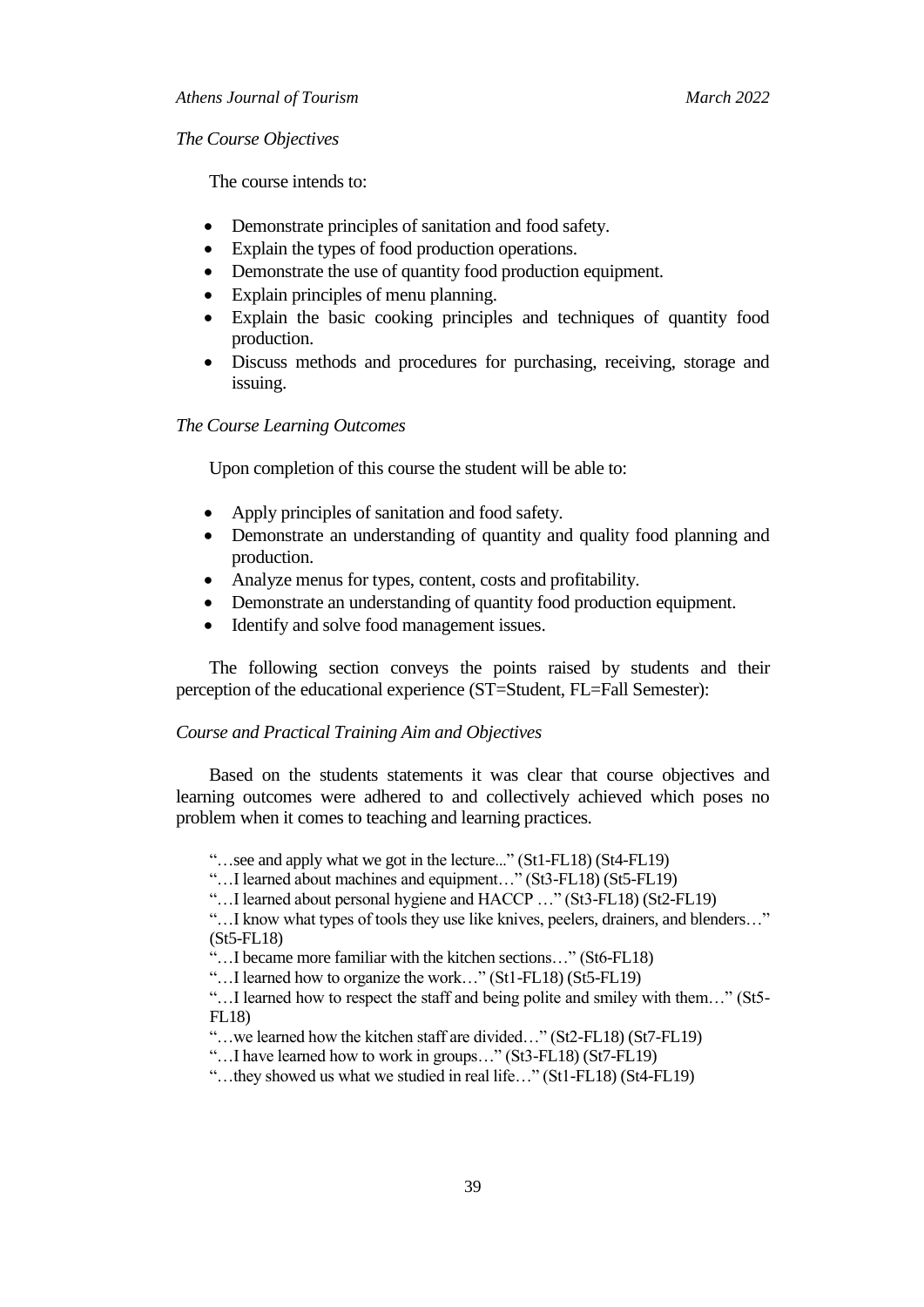## *Pretraining/Personal Hygiene and Safety*

As arranged with the trainers, the executive chef (field trainer) explained to the students the basic essential kitchen rules, started with some sanitation, safety, and hygiene rules, then talked about the handling of food items:

- Safe lifting.
- Hands washing and no smoking policy.
- Handling kitchen tools and equipment.
- Safe food handling.
- Food contamination.

―…there was an orientation around the kitchen, but first they gave us some safety  $tips...$ " (St2-FL18) (St6-FL19)

―…everyone should wear the appropriate uniform, and this includes coats, aprons, and hair covers..." (St2-FL18) (St9-FL19)

―…first, we met the supervisor, we discussed the training method, we were briefed about the dress code...we had to wear the right outfit...non-slip shoes..." (St7-FL18) (St1-FL19)

―…the chef took us on a tour around the kitchen sections, and they are: hot kitchen, cold kitchen, butcher, bakery, dry store, chiller store…" (St4-FL18) (St7-FL18)

"...the chef told us about personal hygiene, we already studied in class..." (St7-FL18)

―…we tried to use some equipment in the right way…‖ (St2-FL18) (St8-FL19)

## *Practical Work and Learning Experience*

Students were distributed over the various kitchen sections each with his own training schedule. This rotation scheme allowed the students the benefits of one on one training experience, giving a chance for students to pose questions and get answers without crowding the area or the trainer feeling under the stress of supervising many trainees at the same time.

―…we were distributed, each student in a different section…‖ (St1-FL19)

―…I have rotated the different areas and learned about them…when I gained an acceptable amount of knowledge, I move to another section..." (St8-FL18)

―…in the kitchen the chef was giving all the information that we need beside answering every question and inquiry we have..."  $(St3-FL18)$   $(St8-FL19)$ 

―…at the end of every training day we had a meeting with the chef to see if we had any questions or comments..." (St7-FL18)

## *Cooking*

Cooking itself is not a course objective nor an outcome but quantity and quality food planning and production is the target. Students' statements show that to a great extent these aspects were covered through the specific kitchen activities they had. Appreciating the staff efforts done to feed a large number of patrons at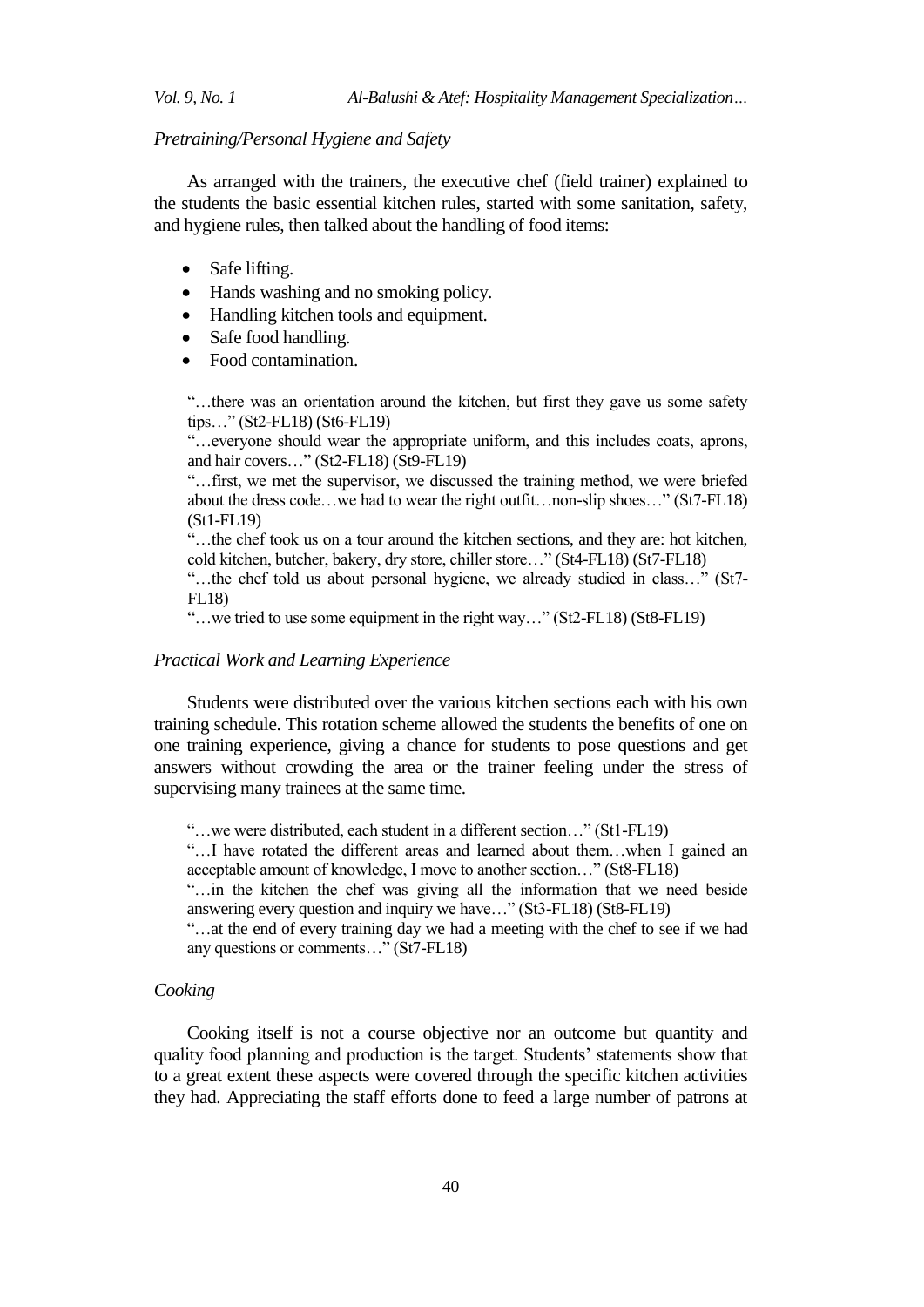the same time and the control done by supervisors and managers was a major goal that was also achieved.

―…I have assisted the chefs in cooking several dishes such as rice, roast chicken, fried chicken, grilled fish, and some pasta dishes..." (St5-FL18)

―…I have learned that size of the vegetable cut matters and has to be precise and consistent..." (St1-FL19)

―…it is not like cooking at home…chefs follow standardized recipes…‖ (St8-FL18)

―…cooking for thousands every day…‖ (St6-FL18)

"...it is not only daily meals; they are cooking also for events..." (St6-FL18)

### *Receiving and Storing*

Students were able to see in practice how the procurement cycle takes place. This allowed them to understand the food cycle and how each cycle phase affects the whole food production and service operations.

―…I was helping in the receiving area where all deliveries are checked before storage..." (St7-FL18)

―…they also told me about food storage…‖ (St1-FL18) (St3-FL19)

―…there are five food stores or freezers in the student services center at Sultan Qaboos University..." (St2-FL18) (St4-FL19)

### *Overall Experience Evaluation*

The overall students' feedback was positive indicating that the practical application complemented the theoretical part harmoniously.

―…training in the student services kitchen at Sultan Qaboos University was a useful one..." (St7-FL18)

―…I have learned from this experience that planning and organizing are the key to success..."  $(St8-FL18)$ 

"...working in such place gives you the power and the knowledge..." (St3-FL18) (St2-FL19)

*SWOT Analysis*

Based on the analysis of students feedback the following SWOT analysis was formulated to help identify strengths, weaknesses, opportunities, and threats related to the practical training course (See Table 3):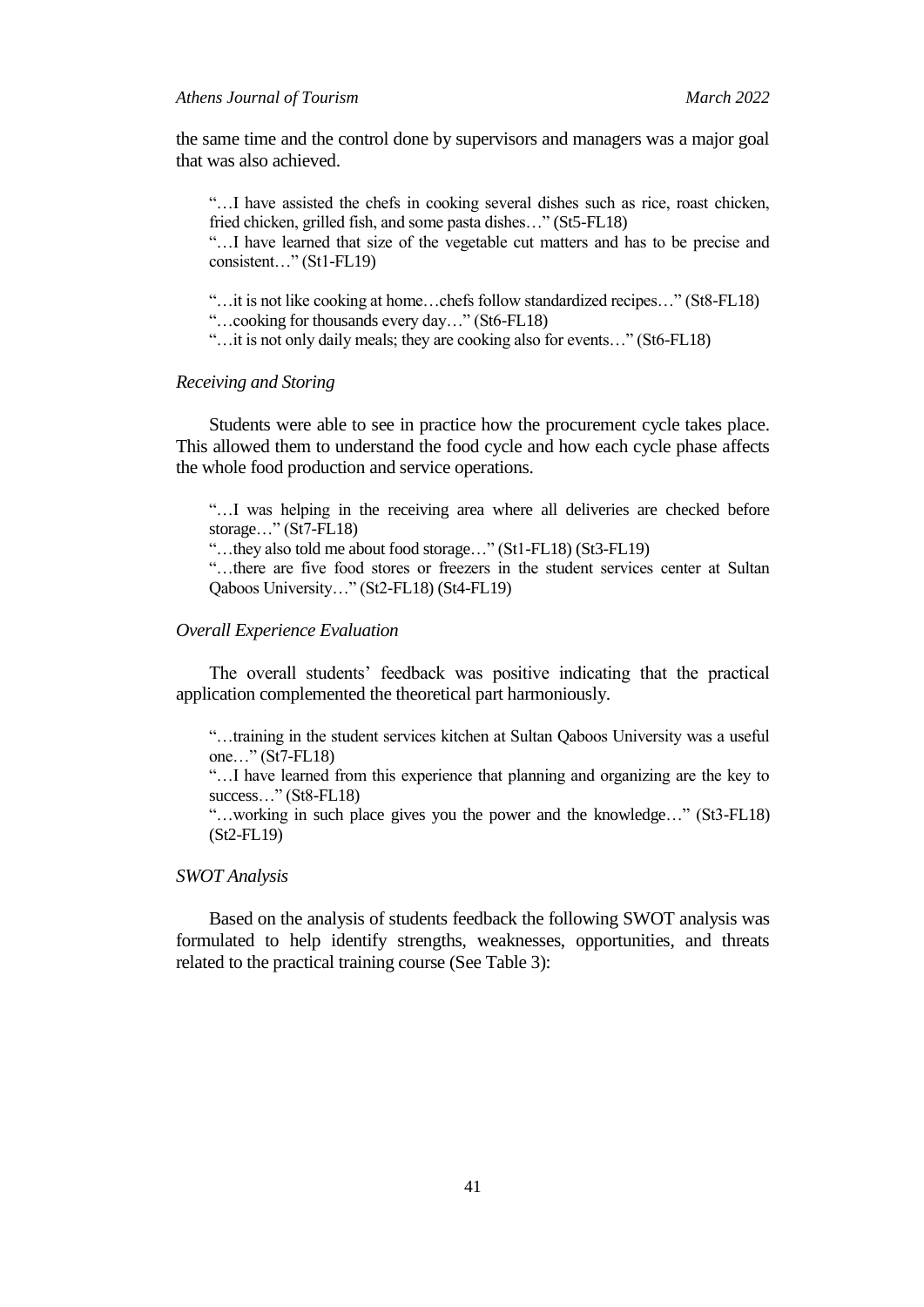## **Table 3.** *SWOT Analysis*

| <b>Strengths</b>                                                                                                                                                                                                                                                                                                                                                                                         | Weaknesses                                                                                                                                |  |
|----------------------------------------------------------------------------------------------------------------------------------------------------------------------------------------------------------------------------------------------------------------------------------------------------------------------------------------------------------------------------------------------------------|-------------------------------------------------------------------------------------------------------------------------------------------|--|
| • Orientation and induction of students is<br>well executed before training startup.<br>• It is on campus requires no transportation<br>services.<br>• It familiarizes the students with institutional<br>food service operations.<br>• Training supervision is easy being on<br>campus.<br>• Expands students' awareness of areas other<br>than food production to areas like receiving<br>and storage. | • Only 4 hours per week.<br>• The shift work system is not applied.                                                                       |  |
| <b>Opportunities</b>                                                                                                                                                                                                                                                                                                                                                                                     | <b>Threats</b>                                                                                                                            |  |
| • Can make use of other SQU facilities such<br>as, the faculty club and staff club kitchens<br>to train larger numbers of students.<br>• To build an educational kitchen specially<br>designed for students training.                                                                                                                                                                                    | • Interaction with trainers might be<br>uncomfortable to trainees.<br>• Absence and not following practical<br>training scheduled phases. |  |

### *Part B: Service in Hospitality Course*

This course will enable students to concentrate on a comprehensive study of dining service operations within the food and beverage industry that will include American, English, French and Russian service. The student will be able to plan service, write standards, schedule labor, and execute service for groups of customers.

#### *The Course Objectives*

The course intends to provide students with the ability to:

- Recognize various types of restaurants.
- Describe common and unique tableware used in dining room service.
- Recognize the different types of service.
- Identify customer service requirements in a dining room setting.
- Develop a labor schedule for operations.

#### *The Course Learning Outcomes*

Upon completion of this course the student will be able to:

- Identify the various types of restaurants.
- Explain the differences between types of service.
- Demonstrate knowledge and understanding of food and beverage operations management.
- Apply human relations and technical skills required in the service of food and beverage.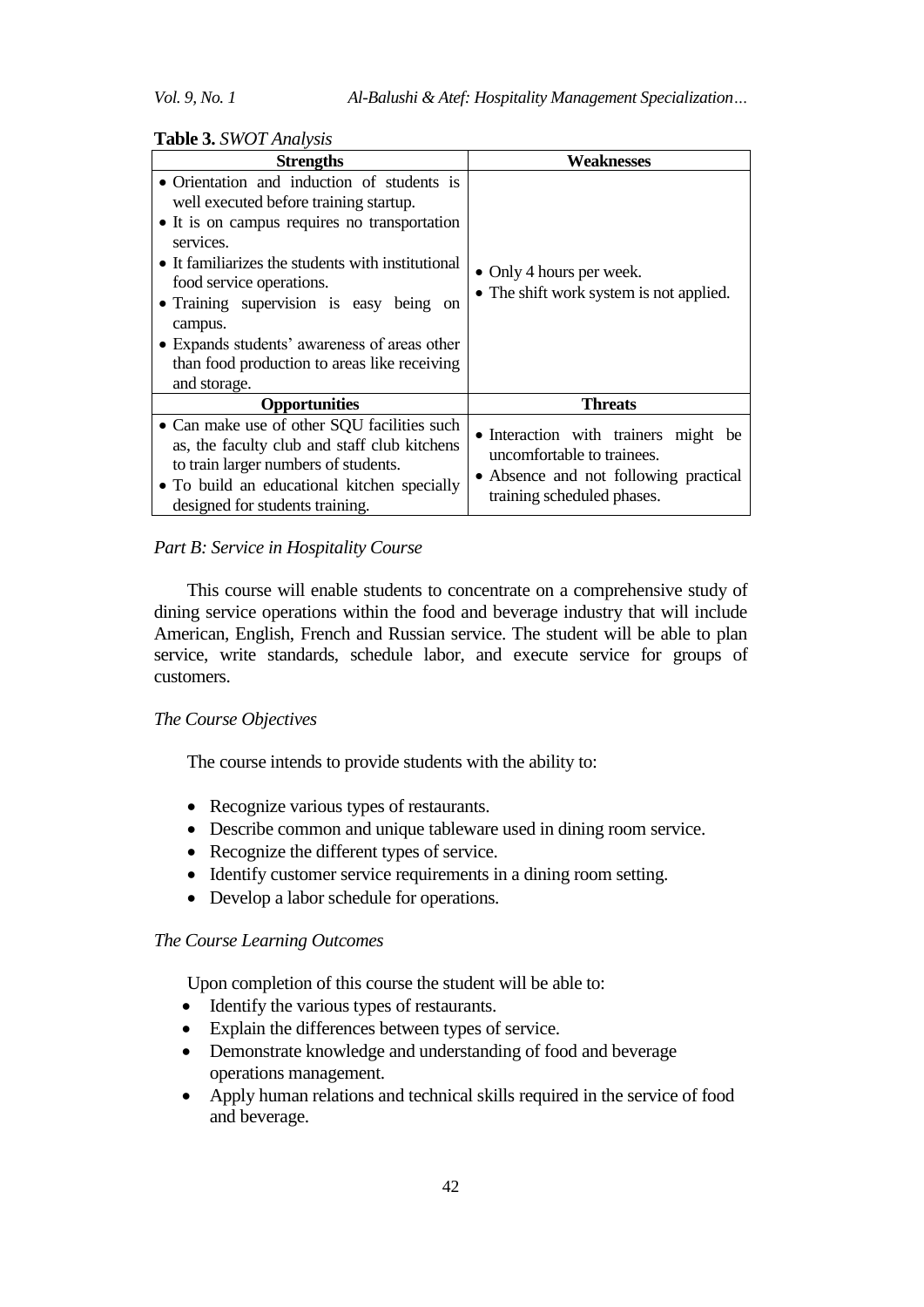## *Questionnaire Evaluation*

### *The Teaching Approach Used for the Course*

The second practical course for Hospitality Management Specialization is Service in Hospitality, respondents were asked to indicate their perception of the teaching approach used by the course instructor in class, a concise description of three teaching approaches was provided to overcome any ambiguities as follows:

- Student-centered (Students interact with instructor and one another).
- Teacher-centered (Instructor talks, and students listen).
- Mixed method (Student-centered with Teacher-centered).

Eighty percent of the respondents declared that the approach used was "Mixed Methods"; see Table 4 for course teaching approach. This approach allows students to take role in the teaching and learning experience after the instructor has given some ground information to enhance students' knowledge of the topic discussed.

|  | Table 4. Course Teaching Approach |
|--|-----------------------------------|
|  |                                   |

| <b>Approach</b>                                                         | Frequency | <b>Percent</b> |
|-------------------------------------------------------------------------|-----------|----------------|
| Student-centered (Students interact with instructor and one<br>another) |           |                |
| Teacher-centered (Instructor talks, and students listen)                |           | 20             |
| Mixed Methods (Student-centered with Teacher-centered)                  |           | 80             |
| Total                                                                   | 10        | 100            |

## *Teaching Method(s)*

The course instructor adopted precise teaching methods to facilitate the process of knowledge transference to students and to accommodate the majority of students learning styles. Respondents ranked the teaching methods used as indicated in Table 5. The number one ranked method was discussion followed by lecturing, then demonstration; this ranking is in agreement with the students' perception of the teaching approach used by instructor (Mixed Methods) as indicated by respondents' answers of questionnaire first question.

| <b>Teaching Method</b>      | <b>Frequency</b> | <b>Rank</b> |
|-----------------------------|------------------|-------------|
| Discussion                  |                  |             |
| Lecturing                   |                  |             |
| Demonstration or Experiment |                  |             |
| Case Study                  |                  |             |

**Table 5.** *Course Teaching Methods*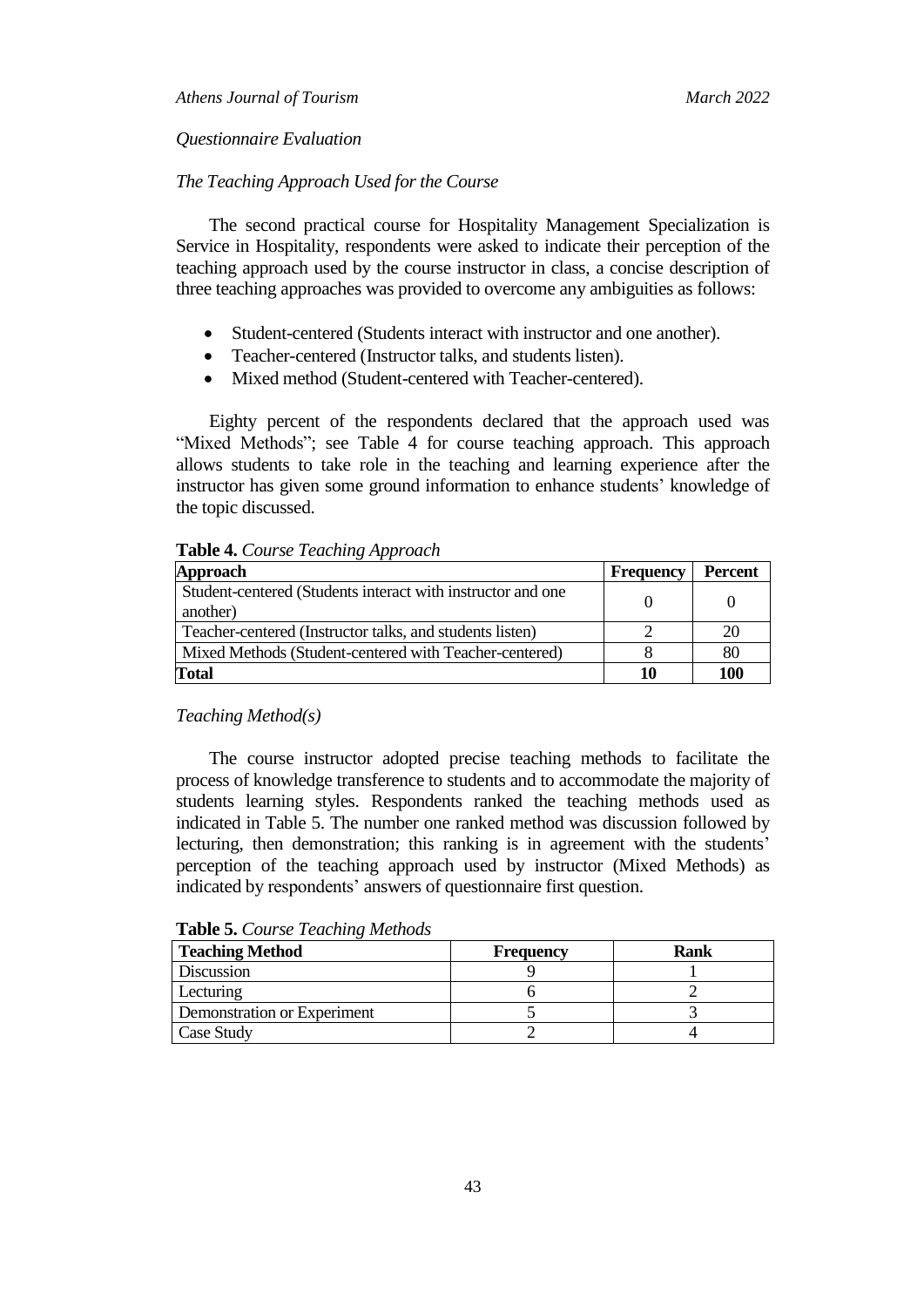*Evaluation of Teaching Methods*

Respondents evaluated the teaching methods applied as being "Very helpful" with an overall mean of 4.4 on a five-point Likert scale; see Table 6.

| <b>Evaluation of Teaching Methods</b>         | <b>Frequency</b> | <b>Percent</b>        |
|-----------------------------------------------|------------------|-----------------------|
| Very helpful                                  |                  |                       |
| <b>Extremely helpful</b>                      |                  |                       |
| <b>Total</b>                                  | 10               | 100                   |
| <b>Overall Evaluation of Teaching Methods</b> | <b>Mean</b>      | <b>Std. Deviation</b> |
|                                               | 4.40             | (152)                 |

**Table 6.** *Teaching Methods Evaluation*

Note: 5=Extremely helpful, 4=Very helpful, 3=Somewhat helpful, 2=Not so helpful, 1=Not at all helpful.

Such results indicate that students learning process was successful and the teaching methods used were effective in providing knowledge to students suiting their learning styles and preferences.

# *Practical Application Location Preference*

Based on previous years students feedback a shift from commercial properties as a training location to catering facilities on SQU premises took place. Respondents' answers reveal that there is a growing tendency to switch to commercial properties once more, as 40% of students are in favor of this switch (see Table 7). This tendency could be resolved by splitting practical application weeks into two and conducted at commercial and institutional food and beverage operations equally.

|  |  |  | Table 7. Training Location Preference |
|--|--|--|---------------------------------------|
|--|--|--|---------------------------------------|

| <b>Location</b>                     | Frequency | Rank |
|-------------------------------------|-----------|------|
| Catering facilities on SQU premises |           |      |
| Commercial restaurants              |           |      |
| <b>Total</b>                        |           |      |

*Suggested Course Improvements*

Respondents suggested the following points to improve the course:

- Visiting commercial restaurants/Field trips
- More educational videos related to course topics.
- Tasting food.
- Meeting restaurants managers.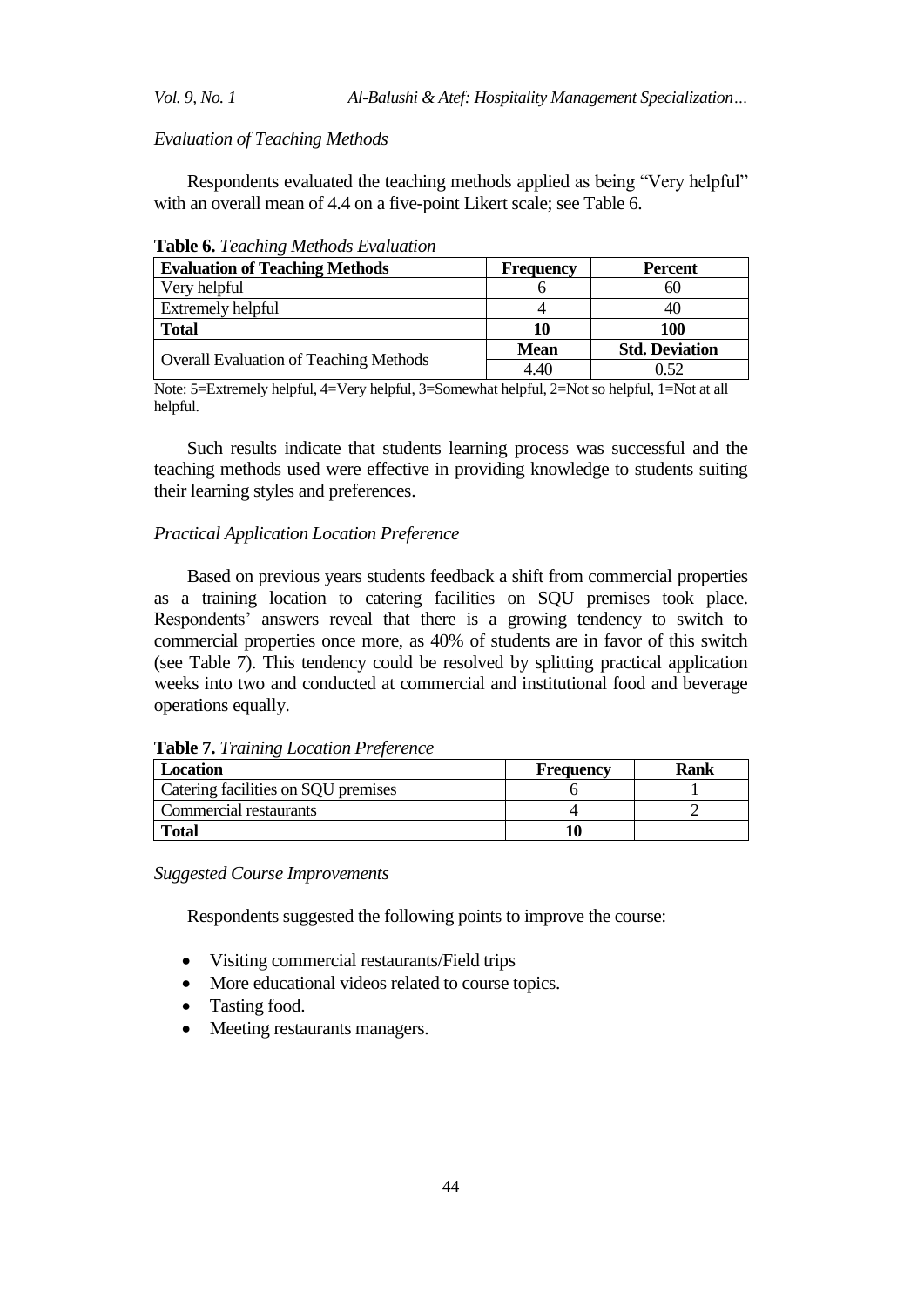#### *Part C: Courses Instructors Feedback*

As it is important to assess students' feedback on the practical training of food production and service in hospitality courses, it is also important to study both courses instructors' feedback. Over the last 10 years two instructors were responsible for teaching those courses, their comments tackled three main issues:

# *1. Employability and Job Opportunities*

"...Graduates never work in the field..." (Instructor 1  $\&$  2)

―…They may join a management training program or at least, they join as supervisors

… For a while…" (Instructor 1)

Several studies by field specialists (Al-Balushi 2008, UNWTO and MOT 2011) indicated that Omani hospitality discipline graduates do not work in the field, especially, they stand-away of working in food production or service. Tourism Department graduates' enrolment in the industry workforce is so limited, they mainly choose the government (public) sector (Atef 2018). Job opportunities in indirectly related fields is the reason that the Hospitality Management Specialization is still surviving, in many cases, employers do not differentiate between specializations, for them they are all "Tourism Department Graduates".

## *2. Specialization Image and Students' Attitude*

"...Students call it "Hospitality", while the other specialization they call it "Tourism Management", perceiving it at a higher level than the Hospitality Management Specialization..." (Instructor 1 & 2)

―…Those courses shut off students…they feel ridiculed by others when going for the course practical application wearing the required uniform..." (Instructor 2)

There exists a problem convincing students to wear the uniforms required for both courses. For the kitchen uniform the problem was solved replacing the chef coat with a lab coat, it suited the students and posed no problem in the kitchen, but for the service pants, white shirt, and bow tie it was not easy, they hide and keep away of serving as much as they can, the absenteeism rate is higher in this course than the Food Production course.

#### *3. Study Plan Amendments and Development*

―…Avoid problems, do not create them then try to find out solutions…this type of practical courses hinders students from joining the "Hospitality Management" Specialization" and even the "Tourism Department" itself..." (Instructor 1 & 2) ―…One F&B Management course…As a solution, a F&B Management course could be offered replacing both courses..." (Instructor 1)

These statements question the benefits behind teaching those courses in the current form. Are we constructing the conceptual model that guides hospitality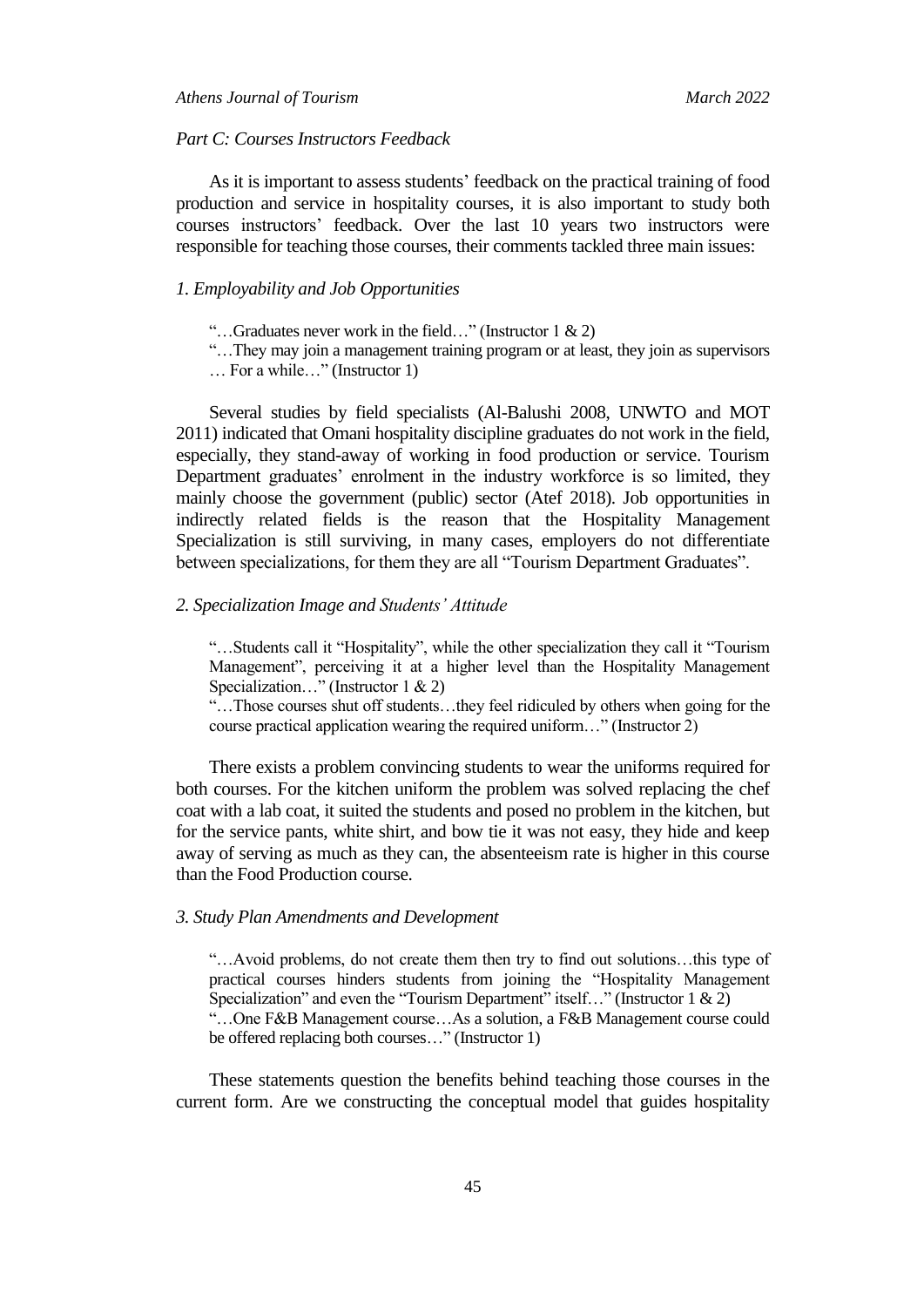curricula formation based on sound solid academic rules and best practices or based on trends, preferences, community, and traditions? We are to serve the community and look for its best interest while adhering to the scientific pillars of the discipline we are affiliated to. The one F&B Management course is a good solution to overcome that low level perception of the two courses that is at the same time affecting the whole Hospitality Management Specialization.

―…We have to reconsider the practical courses but at the same time correlating this with the two Internship Courses..." (Instructor 1  $\&$  2) ―…Shadowing is the key…‖ (Instructor 1)

Practical courses cannot be discussed or evaluated apart from Internship Courses. Internship1 is a general training course that familiarizes students with the tourism and hospitality industry, while Internship 2 is a specialized course that gives students a closer perspective of the industry branch they chose to study. A wholistic overview of internship courses is in need. The construction of the internship courses could be amended to be both related to students' specialization in the shape of two "Shadowing" programs, so for the Hospitality Management Specialization it would be: F&B Manager Shadowing (Internship1), then Rooms Division Manager Shadowing (Internship 2).

## **Conclusions and Recommendations**

The current study aims to evaluate the teaching and learning experience of the two practical Hospitality Management Specialization courses: Food Production course and Service in Hospitality course.

From a managerial perspective, the study outcomes are important in evaluating the practical courses status leading to an enhanced teaching and learning experience and at the same time is a step towards the reformulation and update of the undergraduate program study plan. Students' evaluations and responses were straight forward while instructors' comments were thorough, correlating the investigated courses to the other study plan courses showing their wholistic effect on the program. There were concerns about the sustainability of the Hospitality Management Specialization and consequently, the Tourism Department itself, which requires reconsidering the academic conceptual model adopted and study plan structure. The following are the study recommendations and proposed courses of action:

## *Tactical Courses of Action*

 Improving practical courses teaching and learning experience and the related logistics. Mixed teaching methods approach should be continuously adopted as it suits the course nature. Besides lecturing: guest speaker and field visits, discussions, and visual aids are the most suitable teaching methods based on the course nature. Movies pertaining to each, and every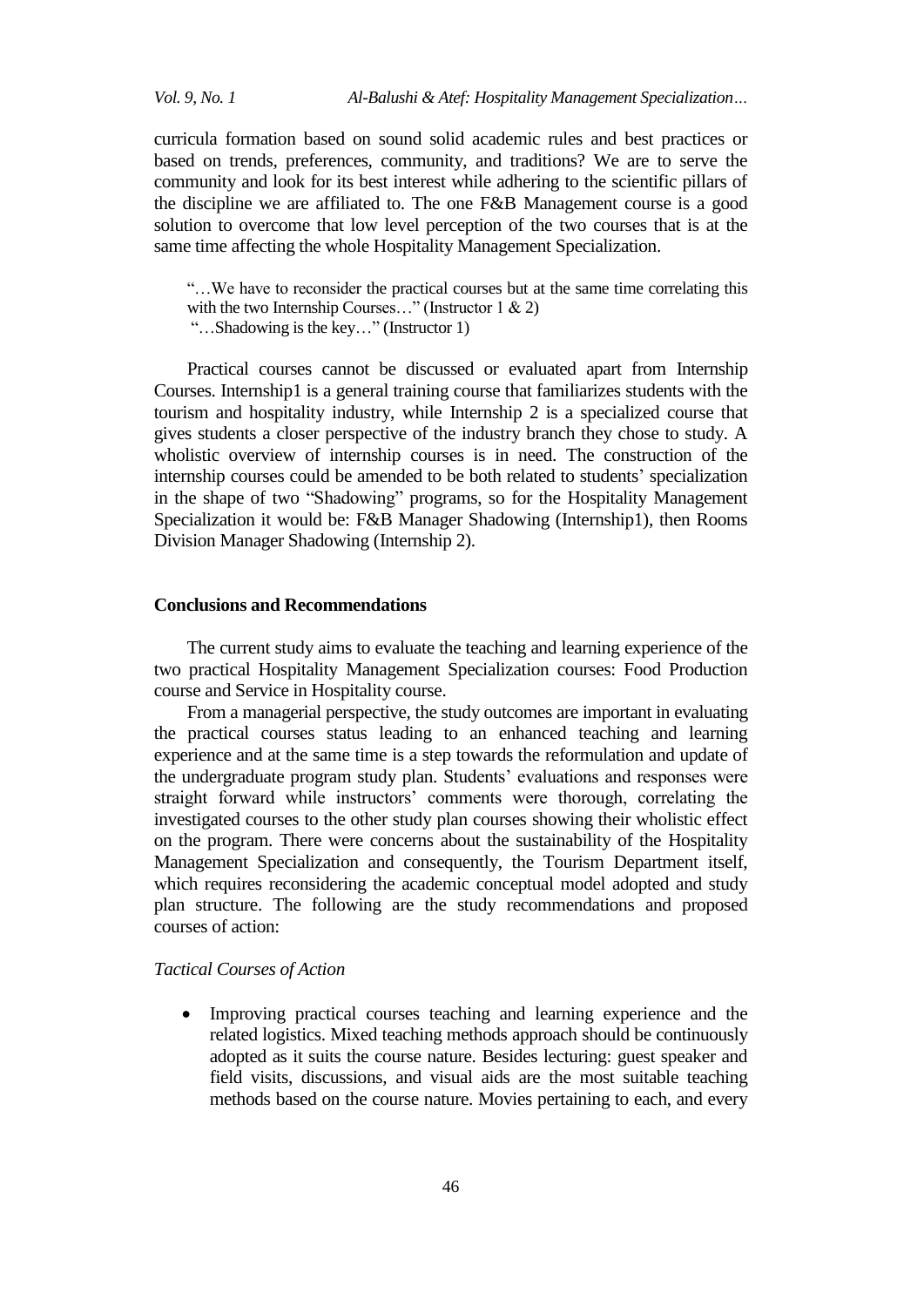course topic should be ready and used. In-class basic practical application could be applied to prepare students to the field training part.

- Practical application weeks could be split into two and conducted at commercial and institutional food and beverage properties equally.
- Training should be horizontal concentrating on hospitality properties departments and functional areas rather than vertical concentrating on levels and positions.
- Amendments to current study plan, introducing new courses to help and support graduates' employability.
- Proper preparation of students creating an understanding of the surrounding social and economic environments that students/graduates will be part of upon their transition to be part of the local workforce.

## *Strategical Courses of Action*

- Tactically the movement between institutional and commercial settings has been smooth and has overcome pressing issues, but strategically an overall reconsideration of the hospitality specialization study plan is urgently needed.
- The study plans should be updated considering the societal constraints and market needs, neither factors should be neglected or else we would be moving in circles that leads to nothing.
- A F&B Management course could be offered replacing both courses (Food Production & Service in Hospitality)
- Internship courses could be amended to be related to students' specialization of choice. Shadowing programs would be a more beneficial and practical alternative to the long-time applied internship courses.
- Academics and stakeholders should have collaborative inputs concerning the structure and conceptual model of the study plan based on each party's experience and track.
- To better structure and implement courses and study plans, instructors should be familiar with industry needs, work environments, and industry mindset. Practical industry experience is an added value. A mechanism should be created and adopted to assure that academics be updated of the industry needs and trends: workshops on regular basis, advisory committee meetings, etc.
- Auditing and peer review practices are to be implemented on regular basis to control and assure teaching and learning experience quality.

# **References**

Al-Balushi M (2008) *Omani employment and the development of careers in the hotel sector in the Sultanate of Oman*. Doctoral Dissertation. Cardiff, Wales, UK: University of Wales.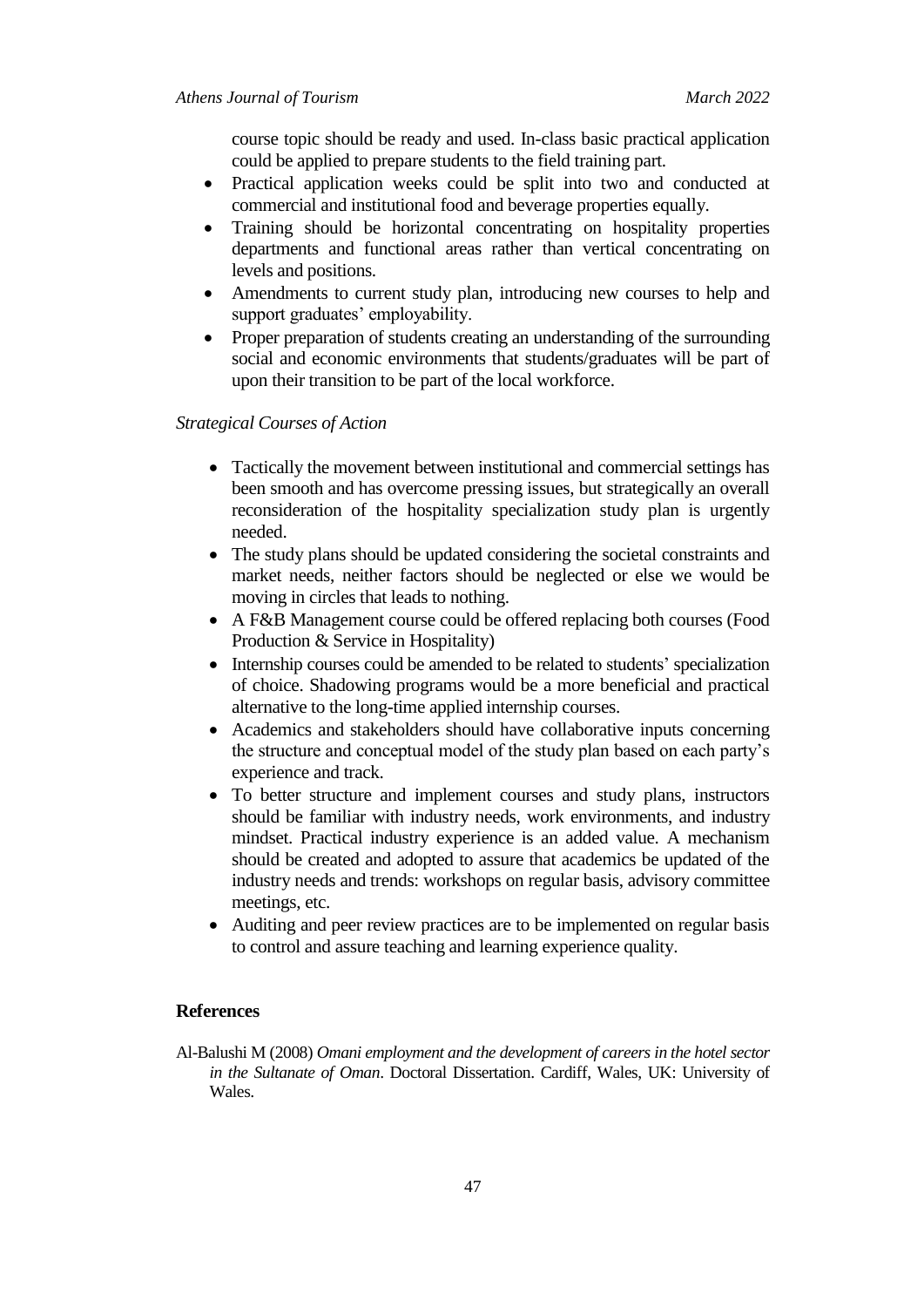- Atef T (2018) A tourism and hospitality education management model: the case of the tourism department of Sultan Qaboos University. *Journal of Tourism and Hospitality Management* 6(1): 39–54.
- Atef T, Al-Balushi M (2015) Entrepreneurship as a means for restructuring employment patterns. *Tourism and Hospitality Research* 15(2): 73–90.
- Atef T, Al-Balushi M (2017) Omani tourism and hospitality students' employment intentions and job preferences: ramifications on Omanization plans. *Quality Assurance in Education* 25(4): 440–461.
- Balula A, Moreira G, Moreira A, Kastenholz E, Eus´ebio C, Breda Z (2019) Digital transformation in tourism education. *Tourism in Southern and Eastern Europe* 5(Sep): 61–72.
- Boella M, Goss-Turner S (2005) *Human resource management in the hospitality industry: an introductory guide*. 8th Edition. Oxford, UK: Butterworth-Heinemann.
- Canny A (2002) Flexible Labor? The Growth of Student Employment in the U.K. *Journal of Education and Work* 15(3): 277–301.
- Chen T, Shen C, Gosling M (2018) Does employability increase with internship satisfaction? Enhanced employability and internship satisfaction in a hospitality program. *Journal of Hospitality, Leisure, Sport and Tourism Education* 22(Jun): 88– 99.
- Cho S, Erdem M, Johanson M (2006) Hospitality graduate education: a view from three different stakeholder perspectives. *Journal of Hospitality and Tourism Education* 18(4): 45–55.
- Dawson M (2014) Preparing students to fit within the hospitality industry culture: does the educational background make a difference? *Journal of Teaching in Travel and Tourism* 14(1): 53–68.
- Finn M, Elliot-White M, Walton M (2000) *Tourism and leisure research methods: data collection, analysis and interpretation*. Essex, UK: Pearson Education Limited.
- Forrest L (1996) *Training for the hospitality industry*. 2<sup>nd</sup> Edition. Michigan, USA: E.I. of The American Hotel and Motel Association.
- Go F, Monachello M, Baum T (1996) *Human resource management in the hospitality industry*. New York, USA: John Wiley and Sons.
- Gould N (2000) Becoming a learning organization. *Social Work Education* 19(6): 585–596.
- Harvey L (2010) New realities: the relationship between higher education and employment. *Tertiary Education and Management* 6(1): 3–17.
- Heathfield S (2020, January 3) *Job shadowing is effective on-the-job training*. The Balance Careers.
- Inui Y, Wheeler D, Lankford S (2006) Rethinking tourism education: what should schools teach? *Journal of Hospitality, Leisure, Sport and Tourism Education* 5(2): 25–35.
- Jauhari V, Manaktola K (2006) Comparison of internship experiences in foodservice firms in India and UK. *Journal of Food Service Business Research* 9(2/3): 187–206.
- Koc E, Yumusak S, Ulukoy M, Kilic R, Toptas A (2014) Are internships programs encouraging or discouraging? A viewpoint of tourism and hospitality students in Turkey. *Journal of Hospitality, Leisure, Sports and Tourism Education* 15(Jul): 135– 142.
- Lee M, Olds D, Lee C (2010) Why students choose a hospitality and tourism program: a pilot study of U.S. undergraduate students. *Journal of Hospitality and Tourism Education* 22(3): 20–26.
- Mader F, Mader D, Alexander E (2017) Job shadowing experiences as a teaching tool: a new twist on a tried and true technique. *Atlantic Marketing Journal* 5(3): Article 8.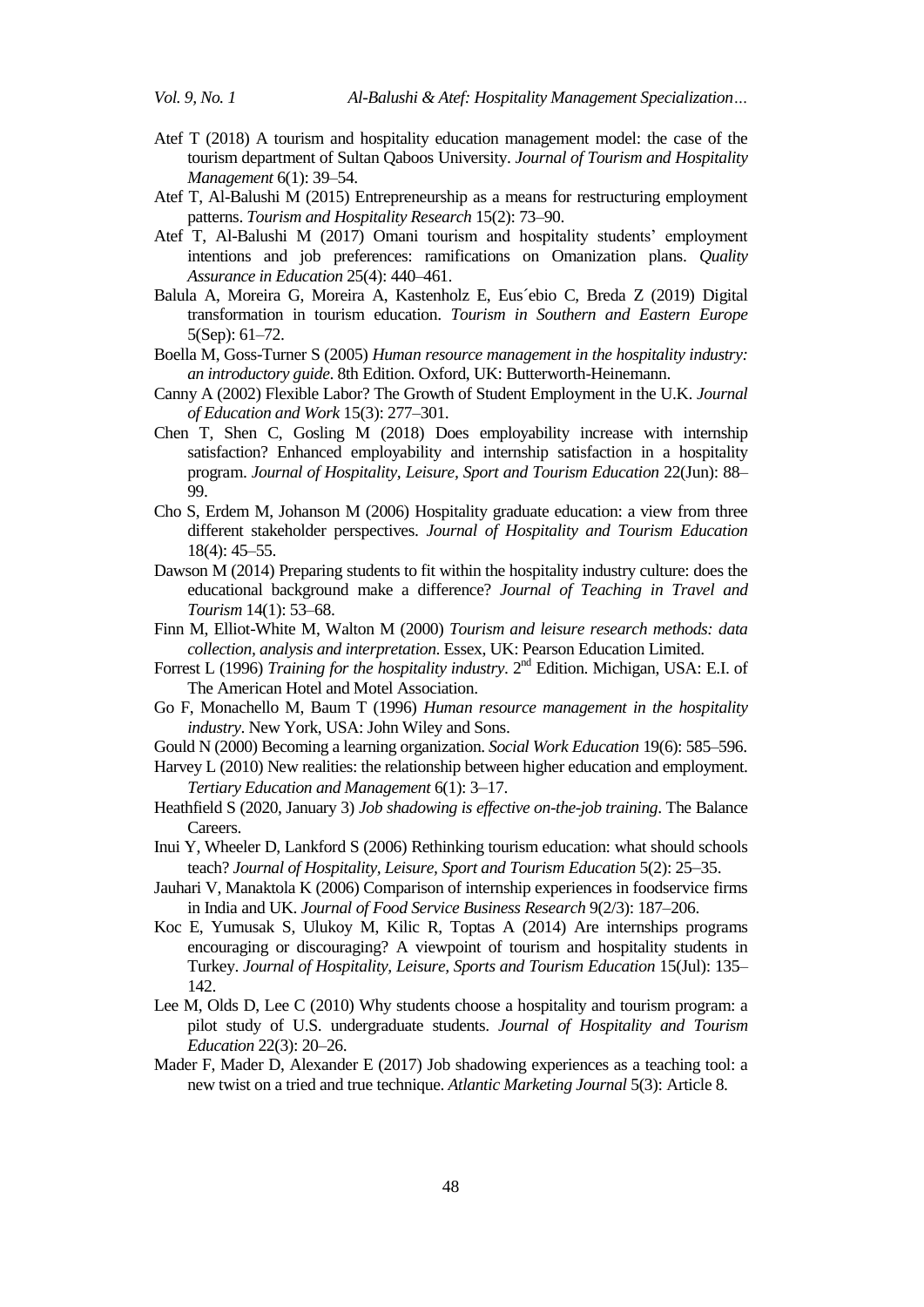- Mahmoud E (2018) Is private higher education on the right path? The case of hotel studies education in Egypt. *Journal of Hospitality and Tourism Education* 30(1): 19–35.
- McCarthy P, McCarthy H (2006) When case studies are not enough: integrating experiential learning into business curricula. *Journal of Education for Business* 81 (4): 201–204.
- Ng E, Burke R (2006) The next generation at work—Business students' views, values and job search strategy: Implications for universities and employers. *Education and Training* 48(7): 478–492.
- Nguyen N, LeBlanc G (2021) The impact of service employees and servicescape on customers' perception of quality improvement efforts. *Athens Journal of Business & Economics* 7(2): 123–144.
- Odio M, Wells J, Kervin S (2014) Full-time student, part-time employee: capturing the effects of socialization influences on affective commitment for student employees. *Event Management* 18(3): 325–336.
- Patiar A, Benckendorff P, Kensbock S, Wang Y, Wilkins H, Robinson R, et al. (2019) *Enhancing student employability skills through virtual field trips in the hospitality industry*. Brisbane, Australia: Griffith University.
- Peterson D, Hicks M (1996) *Leader as coach: strategies for coaching and developing others*. Minneapolis, Minn., USA: Personnel Decisions International.
- Ring A, Dickinger A, Wöber K (2009) Designing the ideal undergraduate program in tourism: expectations from industry and educators. *Journal of Travel Research* 48(1): 106–121.
- Rony Z, Lubis F, Rizkyta A (2019) Job shadowing as one of the effective activities in the promotion process creates quality managers. *International Journal of Recent Technology and Engineering (IJRTE)* 8(2S): 388–396.
- Ruhanen L (2005) Bridging the divide between theory and practice: experiential learning approaches for tourism and hospitality management education. *Journal of Teaching in Travel and Tourism* 5(4): 33–51.
- Ryan P, Horton-Tognazzini L, Williams A (2016) A snapshot of MOOCs in hospitality and tourism. *Journal of Hospitality and Tourism Education* 28(2): 107–112.
- Schoffstall D, Brown E, Arendt S (2017) Hospitality and tourism student and alumni perspectives: promotion expectations, academic and experience adjustments, and career growth. *Journal of Teaching in Travel & Tourism* 14(3): 189–207.
- Shardlow S, Doel M (1996) *Practice learning and teaching*. Basingstoke, UK: Macmillan.
- Sommerville K (2007) *Hospitality employee management and supervision: concepts and practical applications*. New Jersey, USA: John Wiley and Sons Inc.
- Statt D (2000) *Using psychology in management training*. London, UK: Routledge.
- Tannenbaum S, Mathieu J, Salas E, Cannon-Bowers J (1991) Meeting trainee's expectations: the influence of training fulfilment on the development of commitment, self-efficacy, and motivation. *Journal of Applied Psychology* 76(6): 759–769.
- Tepeci M, Seo W, Upneja A, DeMicco F (2001) Supply and demand for hospitality/ tourism management faculty in the United States. *Journal of Hospitality and Tourism Education* 13(2): 38–48.
- Tucker E, Clarke J (2014) Using Twitter for student engagement and skill learning in a hospitality human resources management course. *Consortium Journal of Hospitality and Tourism* 19(1): 1–21.
- United Nations World Tourism Organization UNWTO, Omani Ministry of Tourism MOT (2011) *Tourism manpower and training needs analysis and tourism human resources development action plan (2011-2015)*. Unpublished Document. UNWTO, MOT.